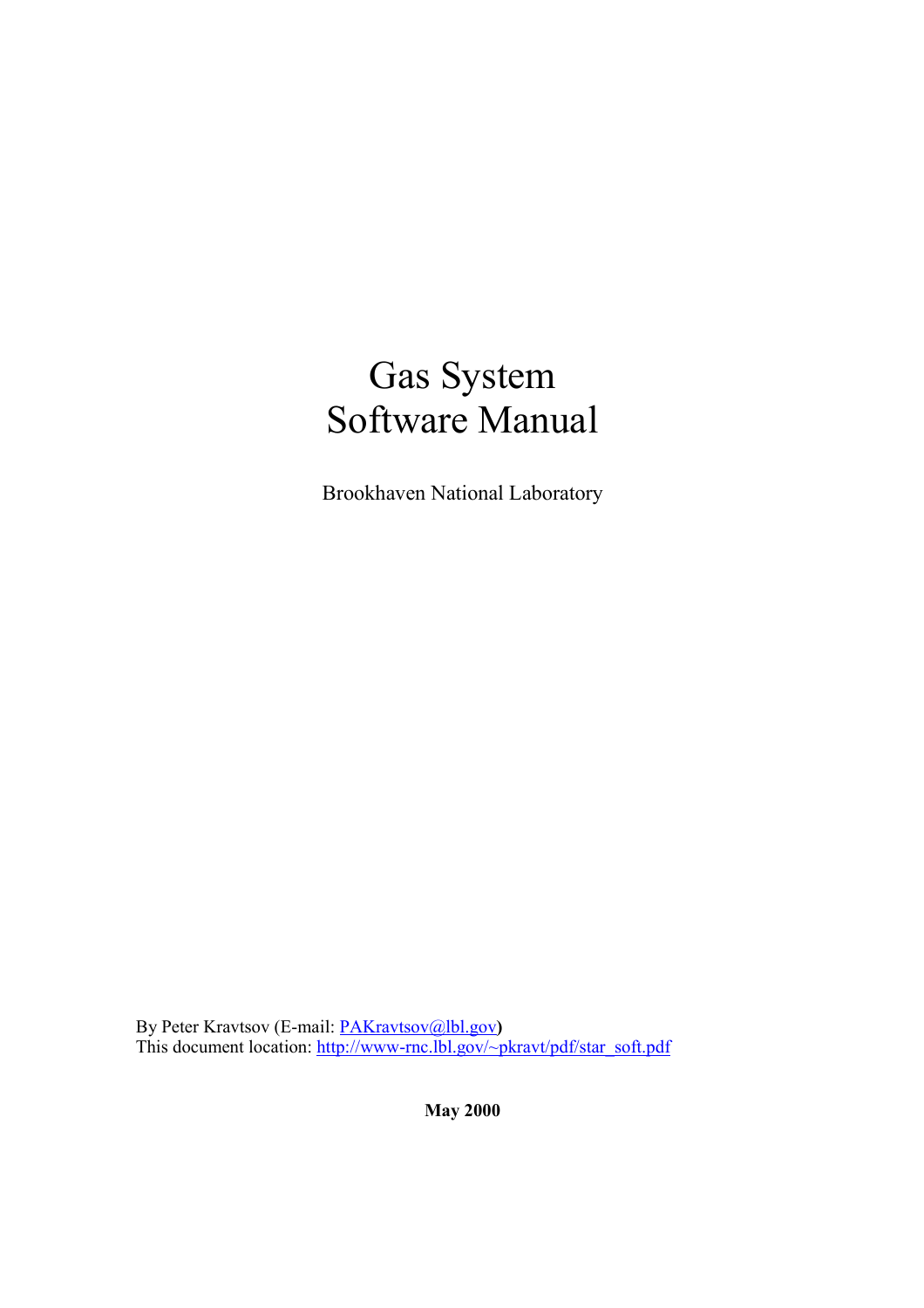### **Introduction**

The software described in this document was developed for each of the PHENIX TEC/TRD, DC/PC, MuID and STAR TPC gas systems. The differences between these two programs are negligible, therefore we will consider STAR TPC gas system software in this document. It provides manual control of the gas system, data acquisition, shows measured system parameters and maintains gas system database. Besides, the software reacts on some gas system faults and takes care for automatic recovering.

The gas system software consists of two on-line processes: main process, which does the most job, and DBWriter, which maintains database. In addition, third application  $-DBV$  iewer [1], can be used to visualize gas system parameters from database or export the data to text files for further analysis. The database used for gas system data is MS Access 97 (or 2000) database, which requires Data Access Objects (DAO3.5 for MS Access 97 or DAO3.6 for MS Access 2000) be installed on computer for normal work of DBWriter and DBViewer [1]. Data Access Objects are included in MS Office 97 (2000) installation. The main process logs every event into text file (this can be redirected to Windows NT application event log in future).

The main control process contains two threads. The first one provides graphical user interface (GUI) and events log, while the second thread does data acquisition, device control and alarms handling. The priority of the second thread is set to highest value for reliable work in crowded system.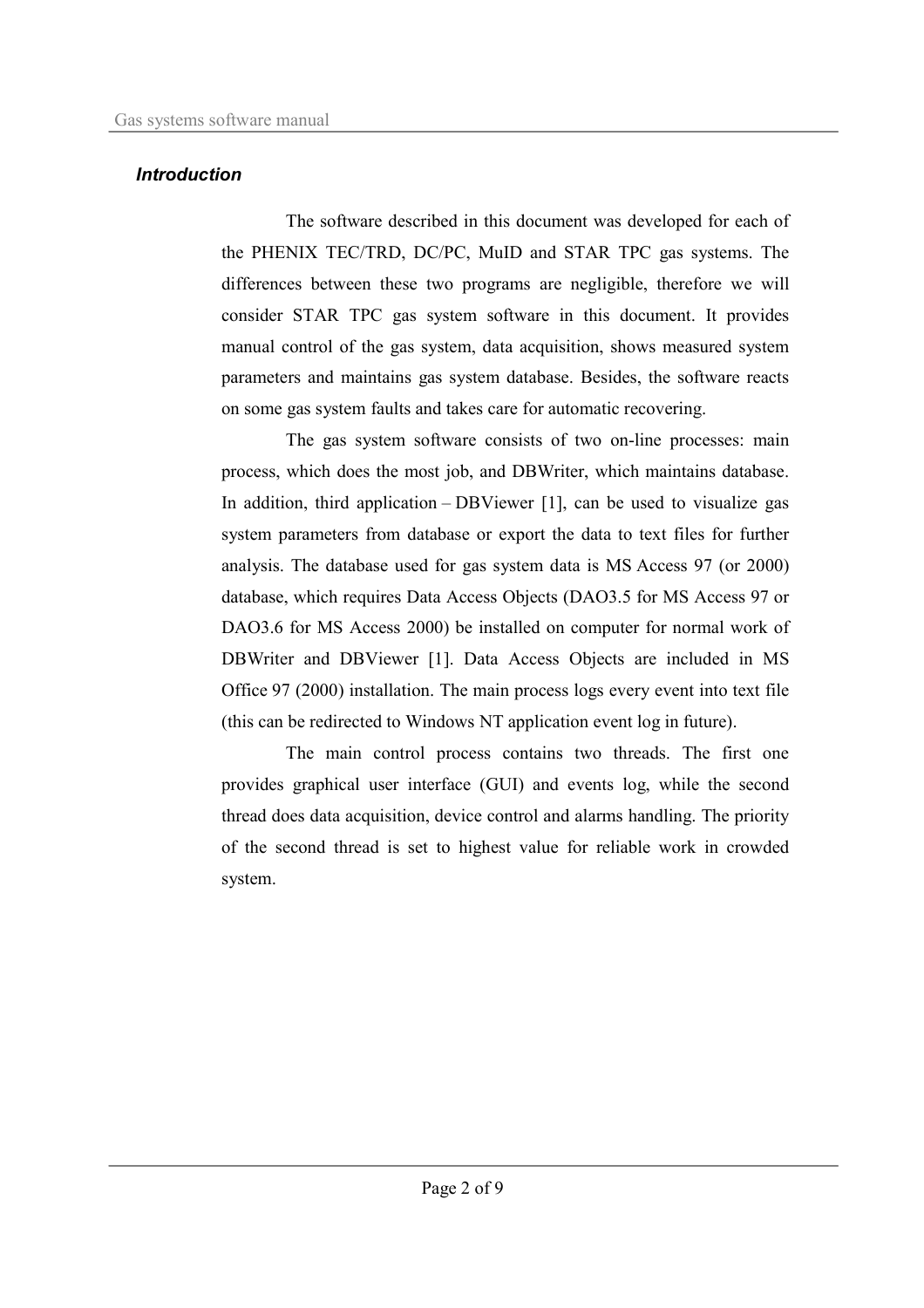#### **Main Process**

The main process of gas system software gives user a possibility to control gas system manually (Fig. 1). The buttons on the gas scheme represent every solenoid valve and device controlled by software. Red button state means either closed valve or switched off device, while green one stays for open valve or switched on device. Note that some solenoid valves and devices are controlled by the Alarm System (see Alarm System Manual [2] for details) and the pressure switch, therefore they may block software control. The gas scheme at the main window is simplified [3].

All the sensors being read by the software are displayed at right side



Fig. 1. Manual control of gas system.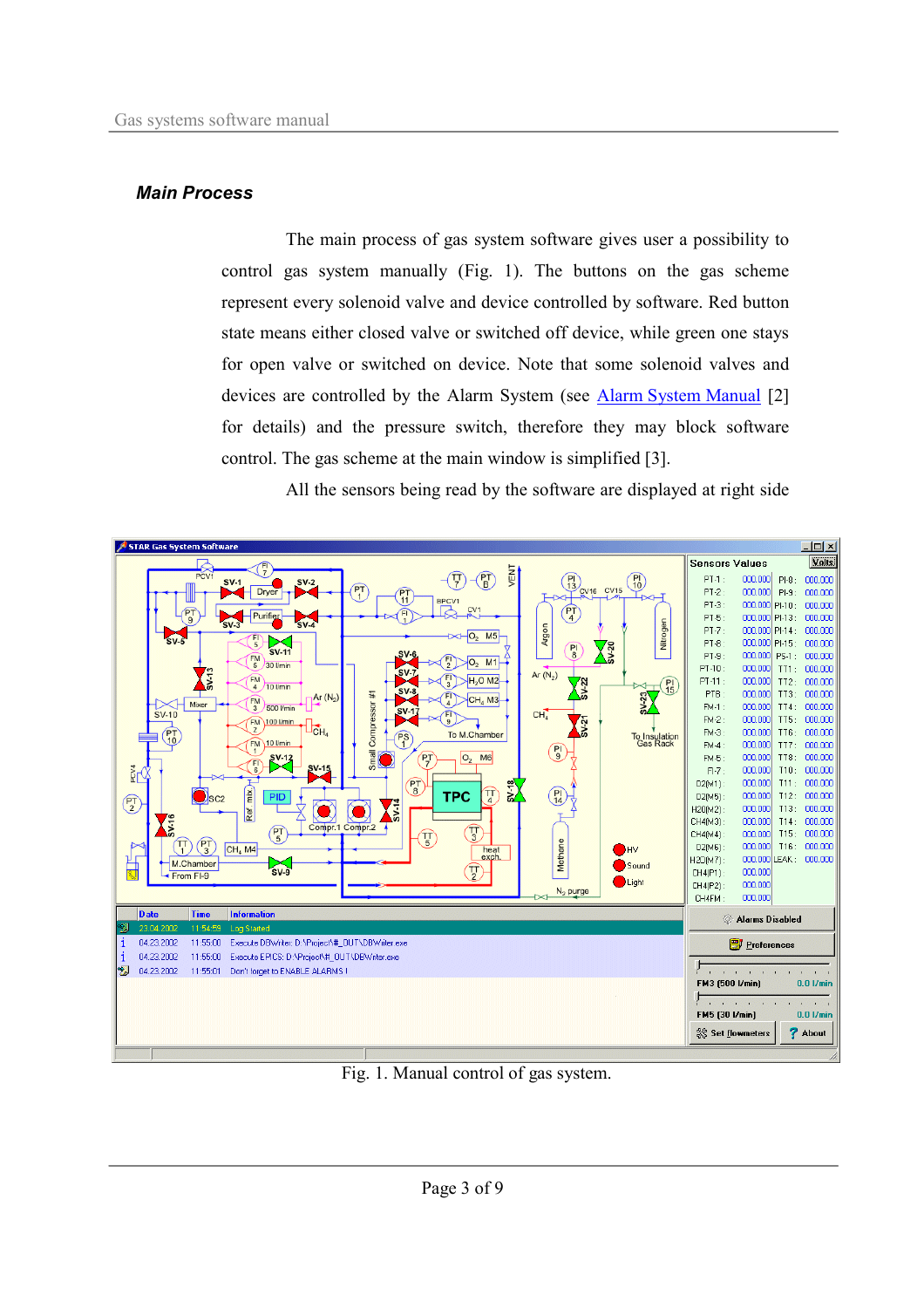of the window. There is a possibility to see sensor's voltages, which can be useful for coefficients calculation. The buttons beneath the sensors list are used to enable or disable alarms and open preferences window. Note that all alarms are disabled by default at program start. Each software event is logged into the list at the bottom of the main window and into text log file as well. Event log at this window is capable to keep up to 200 lines. Text file is tab-delimited and it's easy to analyze it in MS Excel. When the program starts, it executes DBWriter (and EPICS communication process in STAR) automatically.

The Preferences dialog window contains two tabs: Analog inputs configuration and Alarms configuration. First tabsheet (Fig. 2) allows one to adjust the translation coefficients for each sensor, it's name and physical units. Voltage is converted to physical value using the formula:  $S = V \cdot KB + KA$ , where V is voltage, S – physical value. The sensors

|         | Analog Inputs Configuration   Alarms Configuration |         |                                 |                |                       |                                              |  |  |  |  |
|---------|----------------------------------------------------|---------|---------------------------------|----------------|-----------------------|----------------------------------------------|--|--|--|--|
| Name    | <b>KA</b>                                          | KB      | unit                            |                |                       | <b>Program preferences:</b>                  |  |  |  |  |
| PT-1    | $-49.190$                                          | 40.320  | mbar                            |                | $\bigvee$ OK / Save   |                                              |  |  |  |  |
| PT-2    | $-6.668$                                           | 4.763   | mbar                            |                |                       | <b>DAQ Interval:</b><br>60 Sec               |  |  |  |  |
| PT-3    | $-1.270$                                           | 1.270   | mbar                            |                | X Cancel              | W.<br>¥.<br>Don't make it too small, because |  |  |  |  |
| PT-5    | $-0.635$                                           | 0.635   | mbar                            |                |                       |                                              |  |  |  |  |
| PT-7    | $-1.270$                                           | 1.270   | mbar                            |                |                       | each reading is stored in database !         |  |  |  |  |
| PT-8    | $-0.635$                                           | 0.635   | mbar                            |                | Save to file          | c:\history.txt<br>ョ                          |  |  |  |  |
| PT-9    | $-25.400$                                          | 25.400  | mbar                            |                |                       | Ask confirmation on every valve action       |  |  |  |  |
| PT-10   | $-3.175$                                           | 3.175   | mbar                            |                | гP<br>Load from file  |                                              |  |  |  |  |
| PT-11   | $-15.000$                                          | 15.000  | I/min                           |                |                       | Export ALL settings to a file                |  |  |  |  |
| $PI-8$  | $-1.797$                                           | 1.740   | bar                             |                |                       |                                              |  |  |  |  |
| $PI-9$  | $-0.788$                                           | 0.985   | bar                             |                | Export to Text        |                                              |  |  |  |  |
| PI-10   | $-3.450$                                           | 3.450   | bar                             |                |                       |                                              |  |  |  |  |
| PI-13   | $-3.731$                                           | 4.100   | bar                             |                | $S = V^*KB + KA$      | Thermometer/commutator RS-232 Port: COM2 ▼   |  |  |  |  |
| $PI-14$ | $-68.920$                                          | 68.920  | bar                             |                | <b>S-sensor value</b> |                                              |  |  |  |  |
| PI-15   | $-0.517$                                           | 0.517   | bar                             |                | V-voltage             |                                              |  |  |  |  |
| O2(M1)  | $-50.000$                                          | 50,000  | ppm                             |                |                       |                                              |  |  |  |  |
| 02(M5)  | $-0.249$                                           | 0.250   | $\%$                            |                |                       |                                              |  |  |  |  |
| H20(M2) | $-250.000$                                         | 250,000 | ppm                             |                |                       |                                              |  |  |  |  |
| CH4(M3) | $-5.000$                                           | 5.000   | $\boldsymbol{\%}$               |                |                       |                                              |  |  |  |  |
| CH4(M4) | $-25.000$                                          | 25,000  | $\!\!{\scriptstyle\mathcal{Z}}$ |                |                       |                                              |  |  |  |  |
| 02(M6)  | $-301.260$                                         | 260.250 | ppm                             |                |                       |                                              |  |  |  |  |
| H20(M7) | $-273.000$                                         | 254.600 | ppm                             |                |                       |                                              |  |  |  |  |
| FM-1    | 0.000                                              | 2.000   | I/min                           | $\blacksquare$ |                       |                                              |  |  |  |  |

Fig. 2. Analog inputs configuration window.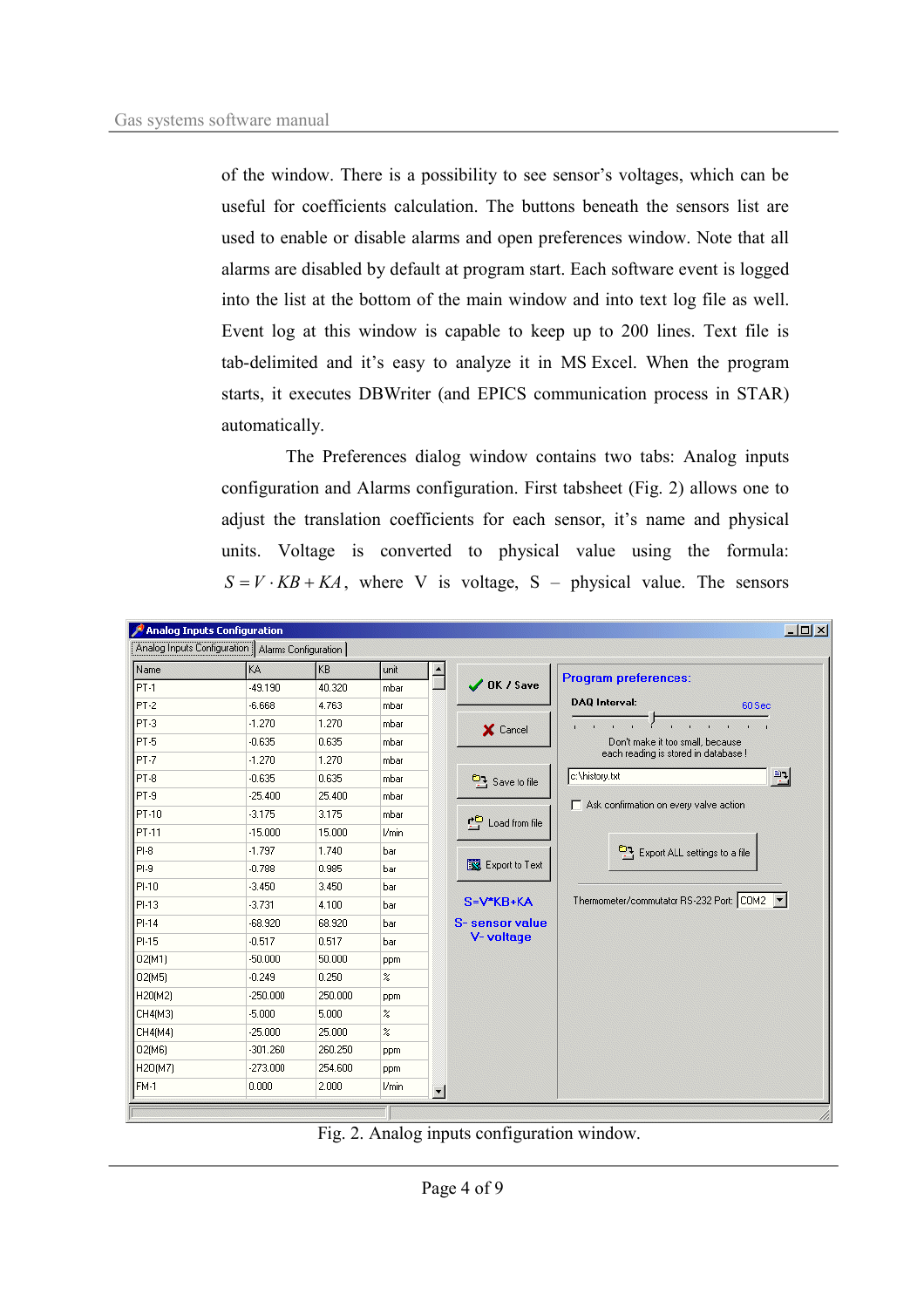configuration list can be saved to registry ([OK/Save] button), to binary file ([Save to file] button), loaded from binary file with [Load from file] button and exported to tab-delimited text file ([Export to Text] button). The [Export ALL settings to a file] button saves all software configuration parameters into registry text file (\*.reg) that can be easily restored. In order to restore such a file, one can just run it from explorer, for instance.

There is also trackbar for changing DAQ interval, i.e. interval between reading of all sensors. User should not do it too small, because it increases the number of database records, seeing each reading is stored in a database. History file location resides underneath DAQ interval trackbar. All these parameters are saved into registry by [Ok/Save] button and restored at program startup.

Program will ask confirmation of any valves click if corresponding checkbox in preferences is checked. In STAR TPC gas system software COM

| Alarm event name     | Sensor  | Level  | Return | Count    | Enabled | Alarm message:                                                                                                                                               |                                                                                 |                              | Choose Message Color   |  |
|----------------------|---------|--------|--------|----------|---------|--------------------------------------------------------------------------------------------------------------------------------------------------------------|---------------------------------------------------------------------------------|------------------------------|------------------------|--|
| PT-5 Low Alarm       | $PT-5$  | 0.400  | 0.400  | 0        | ⊽       | <b>PT-5 LOW ALARM !</b>                                                                                                                                      |                                                                                 |                              |                        |  |
| PT-8 High Alarm      | PT-8    | 2.700  | 2.500  | 0.       | ⊽       |                                                                                                                                                              |                                                                                 |                              |                        |  |
| PT-8 Low Alarm       | $PT-8$  | 1.000  | 1.000  | n.       | ⊽       |                                                                                                                                                              |                                                                                 |                              |                        |  |
| PT-8 Low Warning     | $PT-8$  | 1.100  | 1.200  | 0        | ⊽       |                                                                                                                                                              | Solenoid Valves and devices configuration                                       |                              |                        |  |
| PT-3 High Alarm      | $PT-3$  | 2.500  | 2.500  | 0        | ⊽       | $\mathbb{M}$ SV-1                                                                                                                                            | $\blacktriangleright$ $\blacktriangleleft$ SV-12                                | XLight                       | D-4SCompr2             |  |
| PT-7 Low Alarm       | $PT-7$  | 0.000  | 0.000  | n.       | ⊽       | $\mathbb{M}$ SV-2                                                                                                                                            | $\bowtie$ SV-13                                                                 | $\bowtie$ SV-17              | D-4SCompr1             |  |
| PI-10 Low Alarm      | $PI-10$ | 0.500  | 0.500  | 0        | ⊽       | $\mathbb{M}$ SV-3                                                                                                                                            | $\blacktriangleright$ SV-14                                                     | $\blacktriangleright$ Compr2 | D⊲                     |  |
| CH4FM High Alarm     | CH4FM   | 12.000 | 12.000 | 0.       | ⊽       | $D = dSV-4$                                                                                                                                                  | $\blacktriangleright$ $\blacktriangleleft$ SV-15                                | $\blacktriangleright$ Compr1 | M                      |  |
| CH4FM Low Alarm      | CH4FM   | 9.000  | 9.000  | 0.       | ⊽       | $\mathbb{M}$ SV-5<br>$\mathbb{M}$ SV-6                                                                                                                       | $\blacktriangleright$ $\blacktriangleleft$ SV-20<br>$\blacktriangleright$ SV-16 | D-CTIC1<br>DITIC2            | $\bowtie$<br>$\bowtie$ |  |
| CH4(M3) Low Alarm    | CH4(M3) | 9.000  | 9.500  | 0.       | ⊽       | $>dsv-7$                                                                                                                                                     | $\blacktriangleright$ $\blacktriangleleft$ SV-23                                | H                            | $\mathbb{M}$           |  |
| CH4(M3) High Alarm   | CH4(M3) | 11.100 | 11.100 | 0.       | ⊽       | $\mathbb{M}$ SV-8                                                                                                                                            | $\blacktriangleright$ $\blacktriangleleft$ SV-22                                | Sound                        | $\mathbb{M}$           |  |
| CH4(M3) High Warning | CH4(M3) | 11.000 | 10,500 | n.       | ⊽       | $\mathbb{M}$ SV-9<br>$\blacktriangleright$ $\blacktriangleleft$ SV-21<br>$\bowtie$<br>$\mathbf{M}$ SV-11<br>$\blacktriangleright$ $\blacktriangleleft$ SV-18 |                                                                                 | D⊲                           |                        |  |
| CH4(M4) Low Alarm    | CH4(M4) | 9.000  | 9.000  | 0        | ⊽       |                                                                                                                                                              | ÞФ                                                                              | D⊲                           |                        |  |
| CH4(M4) High Alarm   | CH4(M4) | 12.000 | 12.000 | 0.       | ⊽       |                                                                                                                                                              |                                                                                 |                              |                        |  |
| CH4(P1) High Alarm   | CH4(P1) | 8.000  | 8.000  | $\Omega$ | ⊽       | <b>SI</b> Open ALL                                                                                                                                           | Close ALL                                                                       |                              | Don't touch ALL        |  |
| CH4(P2) High Alarm   | CH4(P2) | 8.000  | 8.000  | 0        | ⊽       | Alarm Threshold sign<br>C Sensor data > Level causes alarm                                                                                                   |                                                                                 |                              |                        |  |
| 02(M1) High Alarm    | 02(M1)  | 80.000 | 50,000 | 0.       | ⊽       |                                                                                                                                                              |                                                                                 |                              |                        |  |
| H2O(M2) High Alarm   | H20(M2) | 80.000 | 50.000 | 0.       | ⊽       |                                                                                                                                                              | ← Sensor data < Level causes alarm                                              |                              |                        |  |
| 02(M6) High Alarm    | 02(M6)  | 90.000 | 88,000 | 0.       | ⊽       | PT-5 Low Alarm: PT-5 < 0.40 mbar                                                                                                                             |                                                                                 |                              |                        |  |
|                      | 02(M5)  | 0.900  | 0.900  | 0.       | ঢ       | Return at: $PT-5 > 0.40$ mbar                                                                                                                                |                                                                                 |                              |                        |  |

Fig. 3. Alarms configuration window.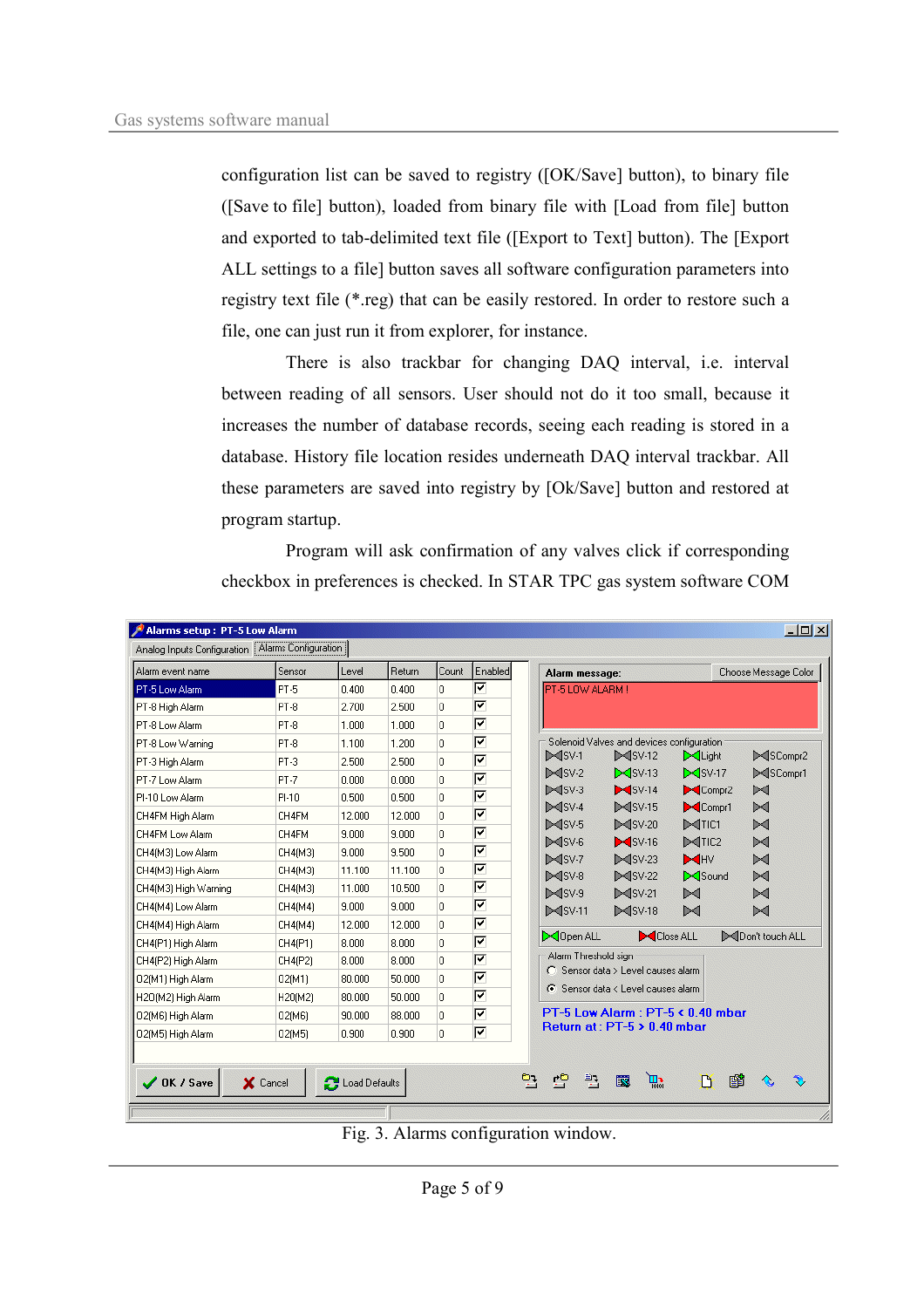port also could be selected for external 16-channel thermometer.

The Alarms configuration tabsheet (Fig. 3) is designed to display and change a larms levels and actions to be taken in case of any particular alarm. For every alarm one can change:

- Alarm name
- Active sensor for this alarm
- Alarm level (sensor value exceeding level causes alarm)
- Alarm return level (sensor value below this level recovers system from alarm, once it has been triggered)
- Threshold sign (sensor value comparison sign)
- Count (number of exceeded sensor values for alarm) [not used yet]
- Enabled (allows enable or disable each alarm)
- Alarm message, which will be logged in case of alarm
- Alarm message color
- Valves configuration

Alarms handling algorithm is almost the same like in Alarm System (see **Alarm System Manual** [2] for details). After each measuring cycle, DAQ thread compares alarm thresholds for all enabled alarms with appropriate sensor values using alarm comparison signs. If the sensor value exceeds the alarm level, it displays alarm message and updates valves according to the alarm valves configuration (red valves will be closed, green will be open, while gray will be left intact), storing the list of affected valves in memory. Upon alarm recovery event, i.e. if the sensor value returns to alarm return level, the code changes only those valves, which were not alarmed by the other sensors, making use of the stored list of the changed outputs.

Note that instead of special default state used in Alarm System, PC software uses current valves state at the every alarms checking cycle. This means that no valves and devices are affected if nothing happens with alarm situation, i.e. neither alarms nor alarm returns happened.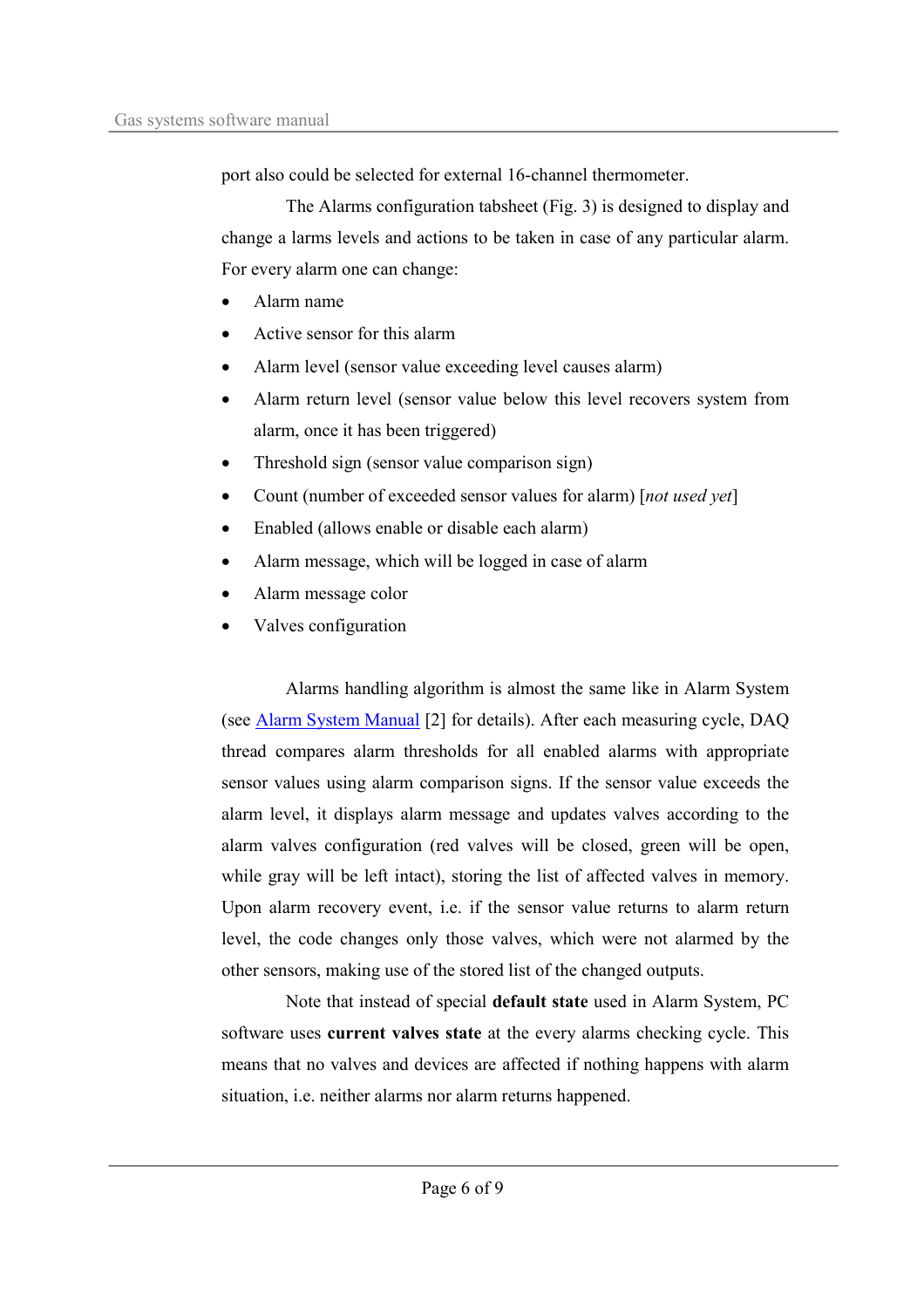The alarms configuration is stored in registry. There are two copies of alarms setup: normal and default. Normal setup is used each time the program starts, while defaults intended to be used as a reference. The buttons at the window's bottom allow to perform service tasks:

| 엄                       | - Save alarms configuration to binary file                              |
|-------------------------|-------------------------------------------------------------------------|
| 會                       | - Load alarms configuration from binary file                            |
| 월                       | - Export alarms configuration to tab-delimited text file                |
| $\overline{\mathbb{N}}$ | - Export alarms configuration to MS Excel file (takes about 2 minutes!) |
| $\mathbb{H}$            | - Save alarms configuration to registry as defaults                     |
| Df                      | - Add new alarm to bottom of alarms list                                |
| 窜                       | - Copy current alarm to a new one at the bottom of the list             |
| $\infty$                | - Move current alarm up (just for aesthetic purposes)                   |
| ð                       | - Move current alarm down (just for aesthetic purposes)                 |



[Yes] saves changes, [No] discards them, [Cancel] returns to the editor.

If user changed either alarms or analog inputs configuration and wants to switch to other tabsheet, he will be asked about saving changes  $(Fig. 4)$ .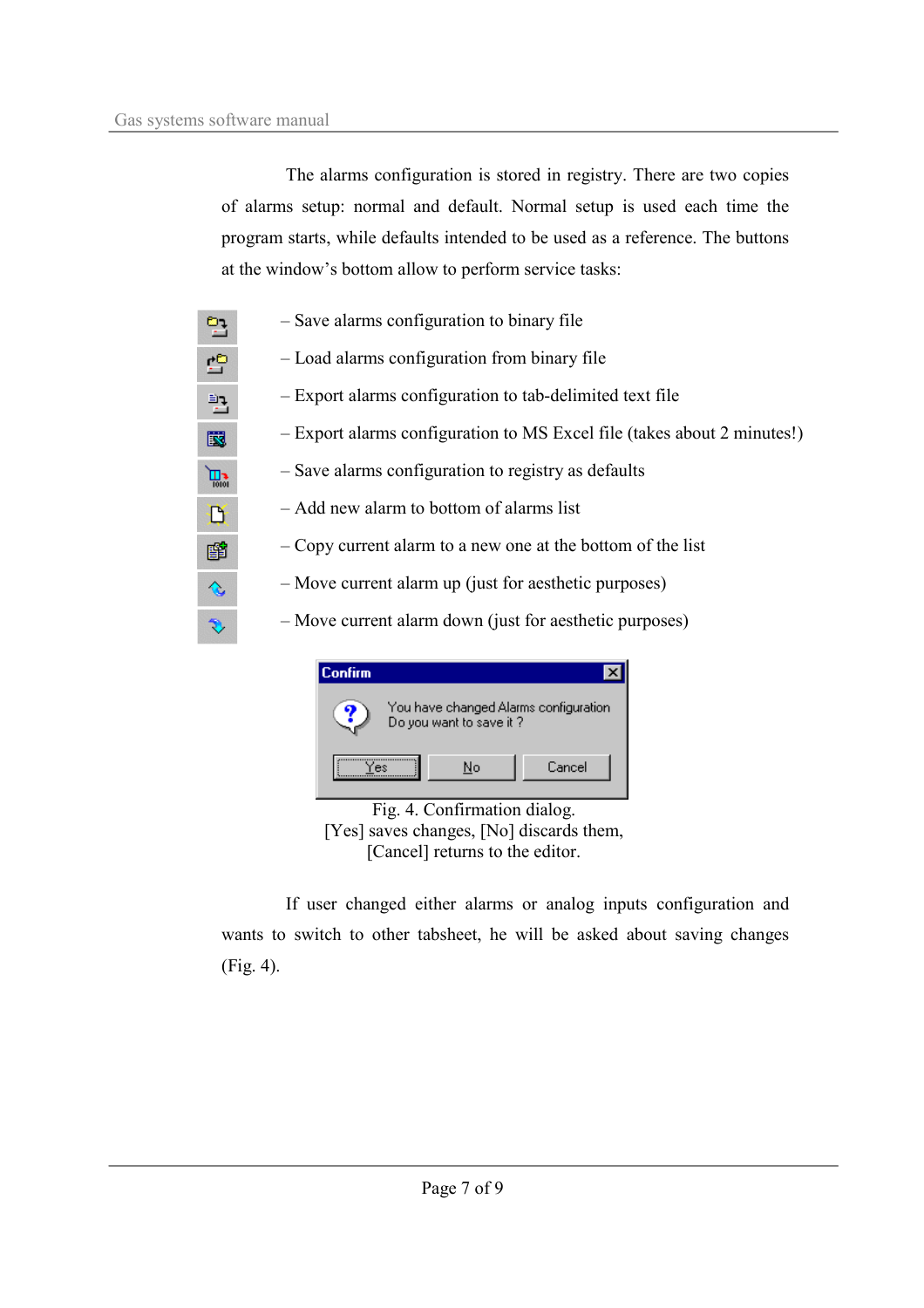#### **DBWriter**

The DBWriter window (Fig. 5) is usually minimized and resides in the system tray. It has it's own log, which is not saved to text file. Actually the DBWriter window is used only for solving problems with data



recording to database or for changing or creating a database. One can create a new database in DBWriter. It is recommended to change database sometimes, because huge amount of data makes it difficult to search and select data. For example, the same database in STAR experiment has about 200,000 records for three and a half months and takes about 50Mb. Therefore it seems to be wise to start a new database every 3-5 months.

See **DBViewer Manual** [1] for information about data analysis and processing.

| 厠 | <b>Database writer</b>   |                      |                                        |  |  |  |  |  |
|---|--------------------------|----------------------|----------------------------------------|--|--|--|--|--|
|   | <b>Date</b>              | <b>Time</b>          | <b>Information</b>                     |  |  |  |  |  |
| 囫 | 5/5/00                   | 17:46:37             | Log Started                            |  |  |  |  |  |
| 幌 | 5/5/00                   | 17:46:38             | Current database name :D:\gas_test.mdb |  |  |  |  |  |
|   | 5/5/00                   | 17:46:54             | Data saved to database                 |  |  |  |  |  |
|   | 5/5/00                   |                      | 17:47:42 Data saved to database        |  |  |  |  |  |
|   |                          |                      |                                        |  |  |  |  |  |
|   |                          |                      |                                        |  |  |  |  |  |
|   |                          |                      |                                        |  |  |  |  |  |
|   |                          |                      |                                        |  |  |  |  |  |
|   |                          | Change database name | Create new database                    |  |  |  |  |  |
|   | DataBase:D:\gas_test.mdb |                      |                                        |  |  |  |  |  |

Fig. 5. DBWriter window.